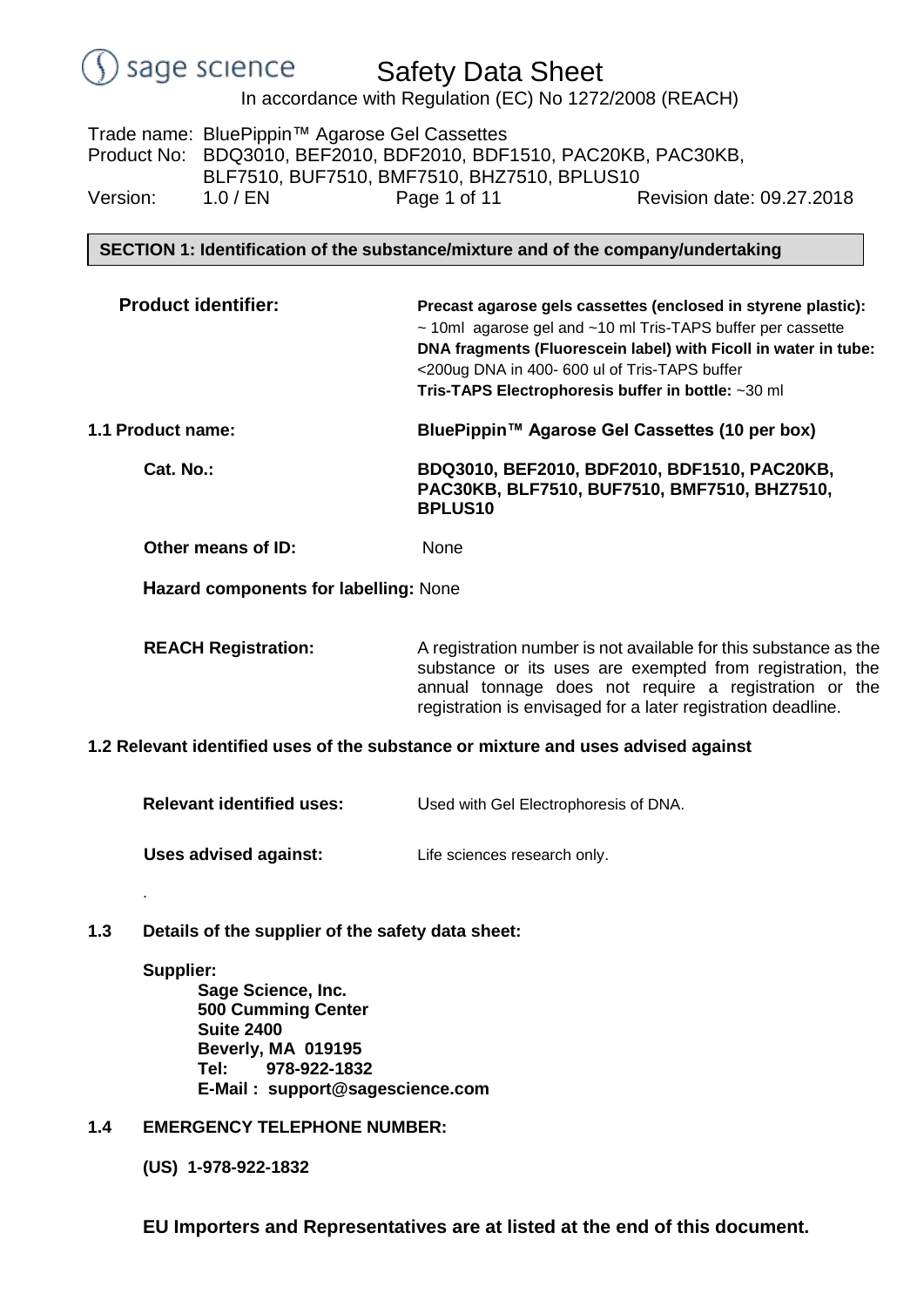# Safety Data Sheet

In accordance with Regulation (EC) No 1272/2008 (REACH)

Trade name: BluePippin™ Agarose Gel Cassettes Product No: BDQ3010, BEF2010, BDF2010, BDF1510, PAC20KB, PAC30KB, BLF7510, BUF7510, BMF7510, BHZ7510, BPLUS10 Version: 1.0 / EN Page 2 of 11 Revision date: 09.27.2018

# **SECTION 2: Hazards identification**

### **2.1. Classification of the substance or mixture:**

**Classification in accordance with 1272/2008** Upon assessment, this mixture is not classified as hazardous according to 1272/2008.

### **2.2. Label elements**

#### **Label information in accordance with 1272/2008** Hazard pictograms: Not applicable

Signal words: Not applicable Hazard statements: Not applicable

### **2.3. Other hazards**

Not relevant.

### **SECTION 3: Composition/information on ingredients**

| CAS-No.                                                           | EC-No.    |                                                                           |                   |  |  |  |  |  |  |  |
|-------------------------------------------------------------------|-----------|---------------------------------------------------------------------------|-------------------|--|--|--|--|--|--|--|
|                                                                   |           | <b>Classification according to Regulation</b><br>(EC) No. 1272/2008 (CLP) | Concentration     |  |  |  |  |  |  |  |
| <b>Fluorescein</b>                                                |           |                                                                           |                   |  |  |  |  |  |  |  |
| 2312-07-05                                                        | 219-031-8 | <b>Not Classified</b>                                                     | 0.25ng -1.0 ng/ul |  |  |  |  |  |  |  |
| Deoxyribornucleic acid (DNA)*                                     |           |                                                                           |                   |  |  |  |  |  |  |  |
| 9007-49-2                                                         |           | <b>Not Classified</b>                                                     | $<$ 1 µg          |  |  |  |  |  |  |  |
| <b>Polysucrose (Ficoll)</b>                                       |           |                                                                           |                   |  |  |  |  |  |  |  |
| 26873-85-8                                                        |           | <b>Not Classified</b>                                                     | $30%$             |  |  |  |  |  |  |  |
| Tris(hydroxymethyl)aminomethane (TRIS)                            |           |                                                                           |                   |  |  |  |  |  |  |  |
| 77-86-1                                                           | 201-064-4 | Not Classified                                                            | $< 5\%$<br>wt $%$ |  |  |  |  |  |  |  |
| 3-(Tris(hydroxymethyl)methylamino)propane-1-sulphonic acid (TAPS) |           |                                                                           |                   |  |  |  |  |  |  |  |
| 29915-38-6                                                        | 249-954-1 | <b>Not Classified</b>                                                     | $< 5\%$<br>wt $%$ |  |  |  |  |  |  |  |
| Ethylenediaminetetraacetic acid (EDTA)                            |           |                                                                           |                   |  |  |  |  |  |  |  |
| 60-00-4                                                           | 200-449-4 | <b>Not Classified</b>                                                     | $<$ 1%<br>wt%     |  |  |  |  |  |  |  |
| <b>Agarose</b>                                                    |           |                                                                           |                   |  |  |  |  |  |  |  |
| 9012-36-6                                                         | 232-731-8 | <b>Not Classified</b>                                                     | $0.5-3%$ wt/vol   |  |  |  |  |  |  |  |
| <b>Water</b>                                                      |           |                                                                           |                   |  |  |  |  |  |  |  |
| 7732-18-5                                                         | 231-791-2 | <b>Not Classified</b>                                                     | >75%              |  |  |  |  |  |  |  |

\* DNA markers are manufactured with either synthetic oligonucleotides or phage (lambda) or bacterial (e.coli) DNA that has been digested with restriction enzymes. Animal or plant DNA are not used.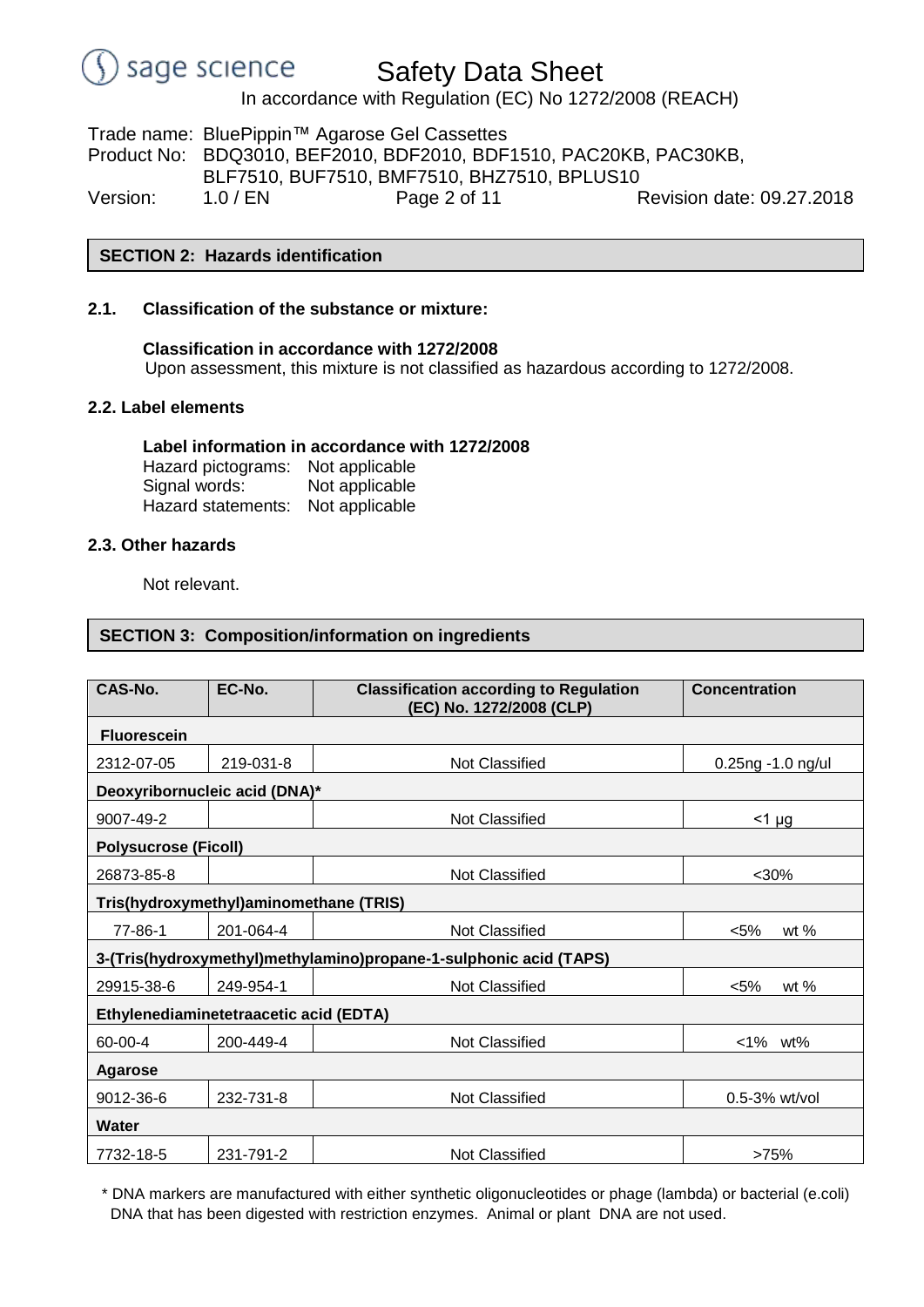

In accordance with Regulation (EC) No 1272/2008 (REACH)

Trade name: BluePippin™ Agarose Gel Cassettes Product No: BDQ3010, BEF2010, BDF2010, BDF1510, PAC20KB, PAC30KB, BLF7510, BUF7510, BMF7510, BHZ7510, BPLUS10 Version: 1.0 / EN Page 3 of 11 Revision date: 09.27.2018

# **SECTION 4: First Aid measures**

### **4.1 Description of first aid measures**

#### **General information**

Standard laboratory protection (coat, glasses and gloves) should be observed.

#### **Following inhalation**

Aqueous solution, no special measures are necessary. If inhalation occurs seek medical advice.

#### **Following skin contact**

Normal washing of skin is sufficient. If symptoms occur, seek medical advice.

#### **Following eye contact**

Rinse eyes thoroughly with water. If symptoms occur, seek medical advice.

#### **Following ingestion**

Rinse mouth with water. If symptoms occur, seek medical advice.

### **Self-protection of the first aider:** Not applicable.

- **4.2 Most important symptoms and effects, both acute and delayed** No further information is available
- **4.3 Indication of any immediate medical attention and special treatment needed** Not applicable.

# **SECTION 5: Firefighting measures**

- **5.1 Extinguishing media** Not applicable.
- **5.2 Special hazards arising from the substance or mixture** Not applicable.
- **5.3 Advice for fire-fighters**

Not applicable.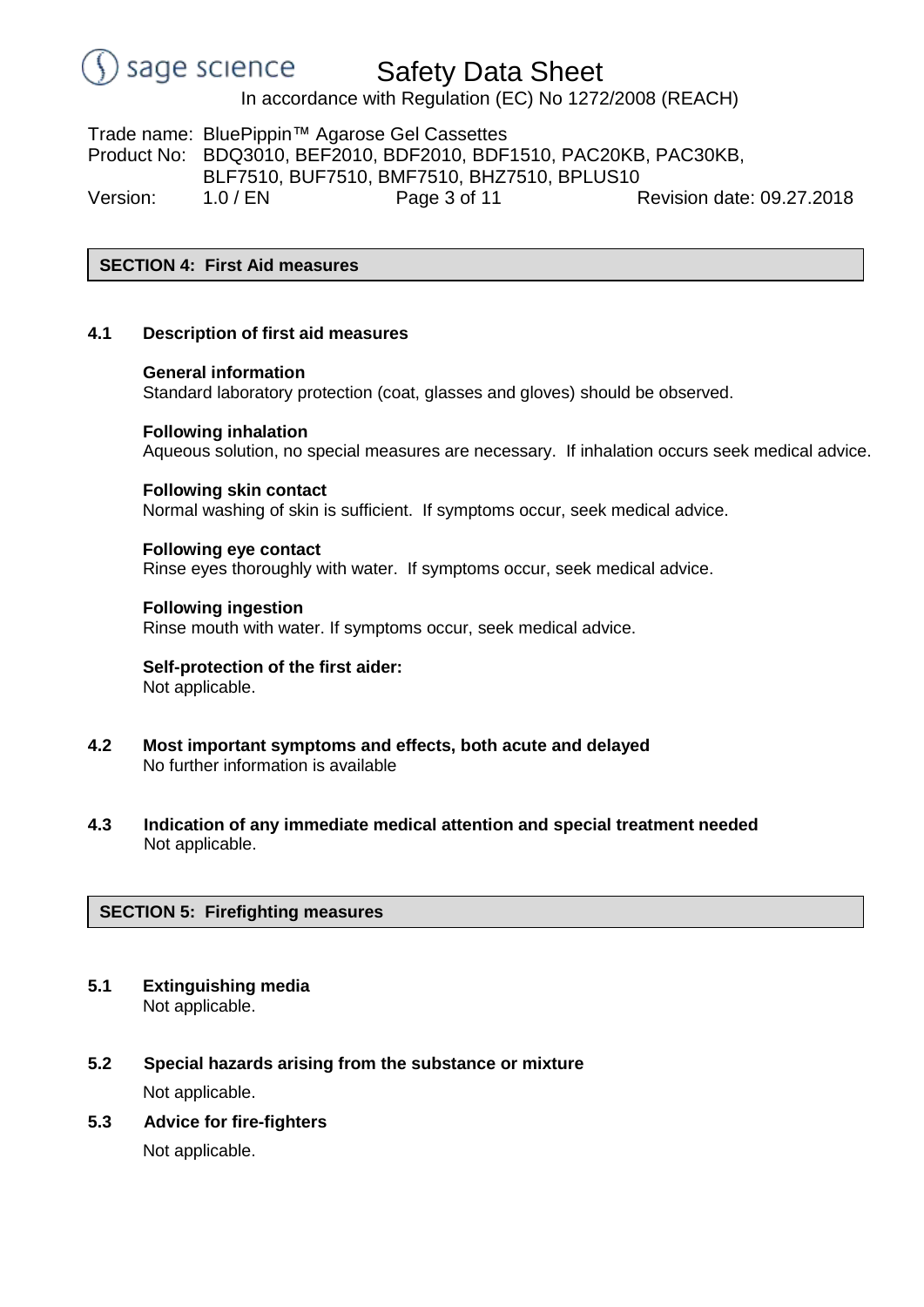# Safety Data Sheet

In accordance with Regulation (EC) No 1272/2008 (REACH)

Trade name: BluePippin™ Agarose Gel Cassettes Product No: BDQ3010, BEF2010, BDF2010, BDF1510, PAC20KB, PAC30KB, BLF7510, BUF7510, BMF7510, BHZ7510, BPLUS10 Version: 1.0 / EN Page 4 of 11 Revision date: 09.27.2018

**SECTION 6: Accidental release measures**

### **6.1 Personal precautions, protective equipment and emergency procedures**

# **For non-emergency personnel**

Not applicable

**For emergency responders** Not applicable

# **6.2 Environmental precautions**

Non hazardous. Users should follow procedures and regulations set by their facility with regards to discharge.

- **6.3 Methods and material for containment and cleaning up** Standard materials may be used (i.e paper towels, mop)
- **6.4 Reference to other sections** Not applicable.

# **SECTION 7: Handling and storage**

# **7.1 Precautions for safe handling**

### **Protective measures**

No special measures are required.

**Advice on general occupational hygiene** Standard laboratory protection (coat, glasses and gloves) should be observed.

# **7.2 Conditions for safe storage, including any incompatibilities**

**Technical measures and storage conditions** Store at room temperature. No special measures are required.

### **7.3 Specific end uses**

Dilute 1:10 and use as electrophoresis buffer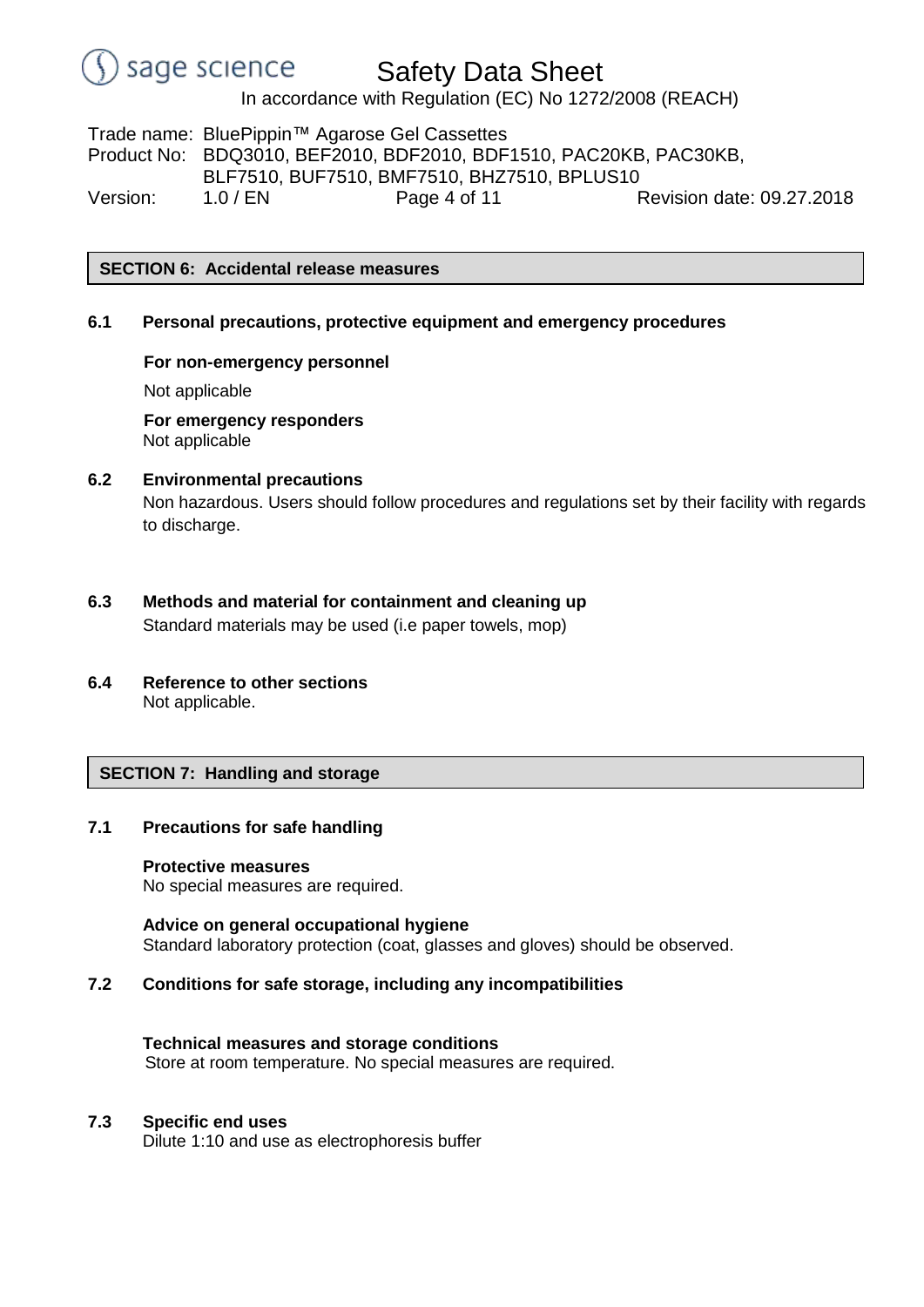

In accordance with Regulation (EC) No 1272/2008 (REACH)

Trade name: BluePippin™ Agarose Gel Cassettes Product No: BDQ3010, BEF2010, BDF2010, BDF1510, PAC20KB, PAC30KB, BLF7510, BUF7510, BMF7510, BHZ7510, BPLUS10 Version: 1.0 / EN Page 5 of 11 Revision date: 09.27.2018

# **SECTION 8: Exposure controls/personal protection**

### **8.1 Control parameters**

All ingredients lack occupational exposure limit values

### **8.2 Exposure controls**

In terms of minimizing risks, no special attention is needed for this product besides the general obligation that follow EU directive 89/391 and national occupational legislation.

Standard laboratory protection (coat, glasses and gloves) should be observed.

### **SECTION 9: Physical and chemical properties**

### **9.1 Information on basic physical and chemical properties**

**Appearance:** Gel and liquid in sealed styrene or liquid **Physical state:** Liquid/Gel

| Colour: Clear or opaque gel          | <b>Odor: None</b> |                | <b>Odor threshold: Not Applicable</b> |                    |                 |               |
|--------------------------------------|-------------------|----------------|---------------------------------------|--------------------|-----------------|---------------|
|                                      | Value             | Concentration  | <b>Method</b>                         | <b>Temperature</b> | <b>Pressure</b> | <b>Remark</b> |
| pH                                   |                   | Not Applicable |                                       |                    |                 |               |
| Melting point/freezing point         |                   | Not Applicable |                                       |                    |                 |               |
| Initial boiling point/boiling range  |                   | Not Applicable |                                       |                    |                 |               |
| <b>Flash point</b>                   |                   | Not Applicable |                                       |                    |                 |               |
| <b>Evaporation rate</b>              |                   | Not Applicable |                                       |                    |                 |               |
| Flammability (solid, gas)            |                   | Not Applicable |                                       |                    |                 |               |
| Upper/lower flammability or          |                   | Not Applicable |                                       |                    |                 |               |
| explosive limits                     |                   |                |                                       |                    |                 |               |
| <b>Upper explosive limits</b>        |                   | Not Applicable |                                       |                    |                 |               |
| Lower explosive limits               |                   | Not Applicable |                                       |                    |                 |               |
| Vapour pressure                      |                   | Not Applicable |                                       |                    |                 |               |
| <b>Vapour density</b>                |                   | Not Applicable |                                       |                    |                 |               |
| <b>Relative density</b>              |                   | Not Applicable |                                       |                    |                 |               |
| Solubility(ies)                      |                   | Not Applicable |                                       |                    |                 |               |
| <b>Partition coefficient:</b>        |                   | Not Applicable |                                       |                    |                 |               |
| n-octanol/water                      |                   |                |                                       |                    |                 |               |
| <b>Auto-ignition temperature</b>     |                   | Not Applicable |                                       |                    |                 |               |
| <b>Decomposition temperature</b>     |                   | Not Applicable |                                       |                    |                 |               |
| <b>Viscosity</b>                     |                   | Not Applicable |                                       |                    |                 |               |
| Viscosity, dynamic                   |                   | Not Applicable |                                       |                    |                 |               |
| <b>Viscosity, cinematic</b>          |                   | Not Applicable |                                       |                    |                 |               |
| <b>Explosive properties</b>          |                   | Not Applicable |                                       |                    |                 |               |
| <b>Oxidising properties</b>          |                   | Not Applicable |                                       |                    |                 |               |
| Other information: No data available |                   |                |                                       |                    |                 |               |

**9.2 Other information:** No data availa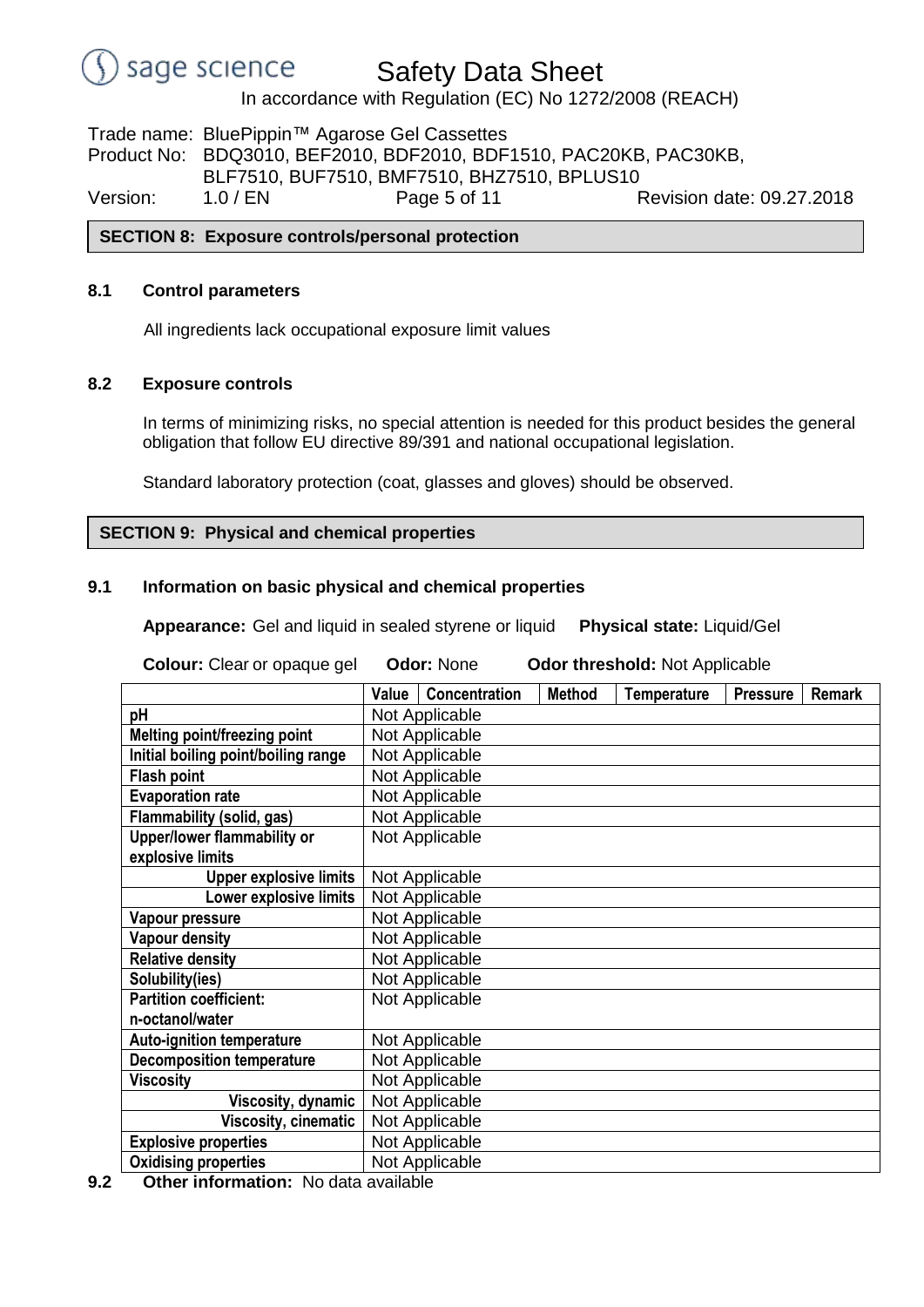

In accordance with Regulation (EC) No 1272/2008 (REACH)

Trade name: BluePippin™ Agarose Gel Cassettes Product No: BDQ3010, BEF2010, BDF2010, BDF1510, PAC20KB, PAC30KB, BLF7510, BUF7510, BMF7510, BHZ7510, BPLUS10

Version: 1.0 / EN Page 6 of 11 Revision date: 09.27.2018

# **SECTION 10: Stability and reactivity**

**10.1 Reactivity**

Not indicated.

- **10.2 Chemical stability** The product is stable at normal storage and handling conditions
- **10.3 Possibility of hazardous reactions** Not indicated.
- **10.4 Conditions to avoid:** Not indicated.
- **10.5 Incompatible materials:** Not indicated.
- **10.6 Hazardous decomposition products:** Not indicated.

### **SECTION 11: Toxicological information**

**11.1 Acute toxicity EDTA:** LC50 Rat (Oral) = 2000 mg/kg **Tris and TAPS:** No data available **Fluorescein:** No data available **Agarose**: No data available **Ficoll**: No data available

# **11.2 Eye damage/irritation**

To the best of our knowledge this product does not cause eye damage. May cause irritation with susceptible persons.

- **11.3 Practical experience / human evidence** In our experience there are no adverse affects from exposure to this product.
- **11.4 Sensitisation to the respiratory tract** To the best of our knowledge this product does not cause irritation to the respiratory tract.
- **11.5 Skin sensitisation**

To the best of our knowledge this product does not cause skin irritation.

- **11.6 CMR effects (carcinogenity, mutagenicity and toxicity for reproduction)** To the best of our knowledge this product does not cause any CMR effects.
- **11.7 Specific target organ toxicity (repeated exposure)** To the best of our knowledge this product does not cause organ toxicity

# **11.8 Aspiration hazard**

To the best of our knowledge this product is not an aspiration hazard.

**11.9 Symptoms related to the physical, chemical and toxicological characteristics:** Not Applicable.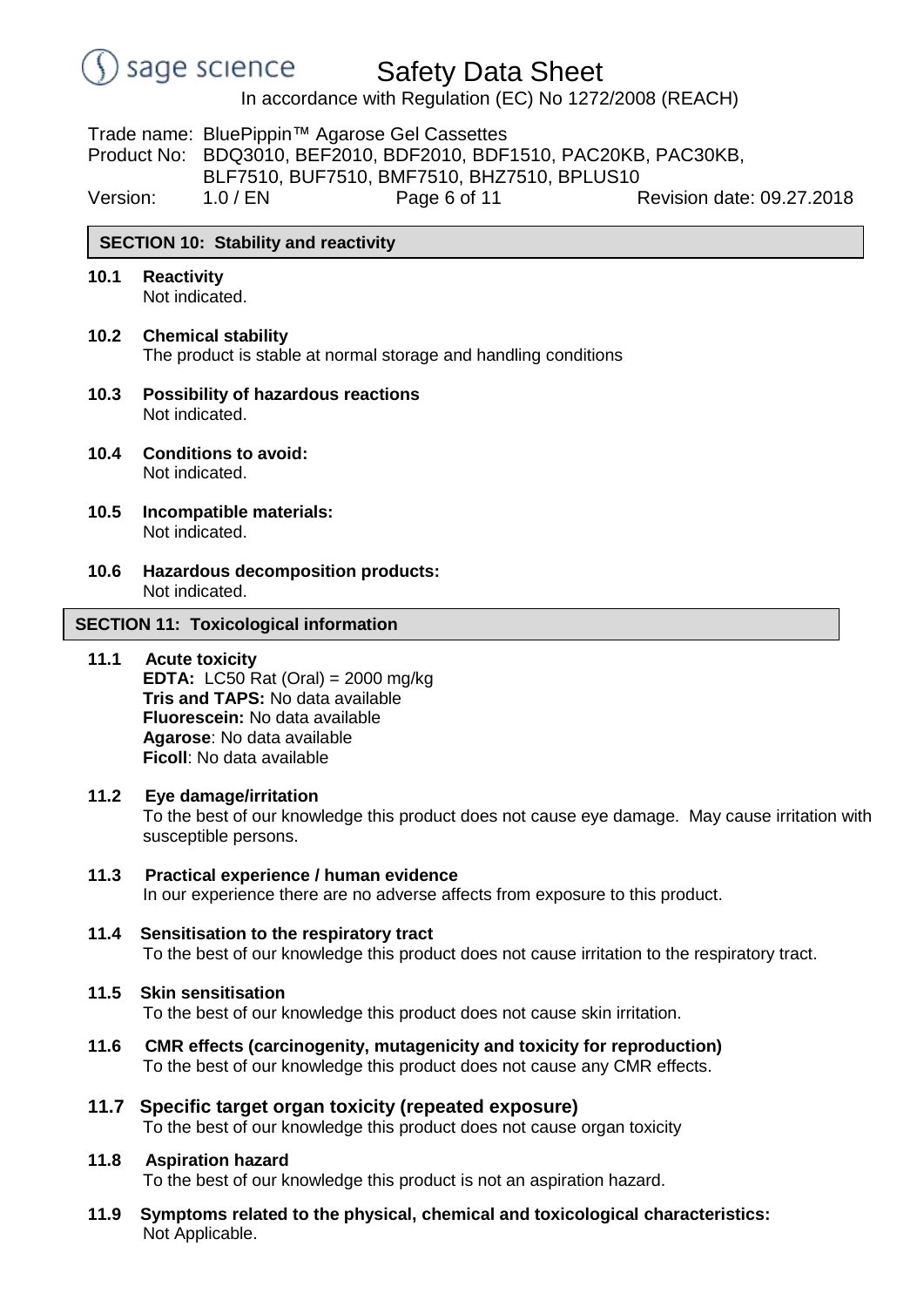

In accordance with Regulation (EC) No 1272/2008 (REACH)

Trade name: BluePippin™ Agarose Gel Cassettes Product No: BDQ3010, BEF2010, BDF2010, BDF1510, PAC20KB, PAC30KB, BLF7510, BUF7510, BMF7510, BHZ7510, BPLUS10 Version: 1.0 / EN Page 7 of 11 Revision date: 09.27.2018

### **SECTION 12: Ecological information**

# **12.1 Toxicity:**

### **Aquatic toxicity**

**EDTA:** LC50 Fish = >500 mg/l **Tris and TAPS:** No data available **Fluorescein:** No data available **Agarose**: No data available **Ficoll**: No data available

### **Sediment toxicity**

No data available

# **Terrestrial toxicity**

No data available

### **12.2 Persistence and degradability**

No data available on persistence and degradability, but there is no reason to suppose the product is persistent.

# **12.3 Bioaccumulative potential**

No data available, but there is no reason to suppose the product bioaccumulates.

### **12.4 Mobility in soil**

No data available, but there is no reason to suppose the product is ecologically harmful.

### **12.5 Results of PBT and vPvB assessment**

The product and components does not meet the PBT/vPvB criteria of REACH, annex XIII.

### **12.6 Other adverse effects:**

The product and components have a very low global warming potential and no ozone depleting potential.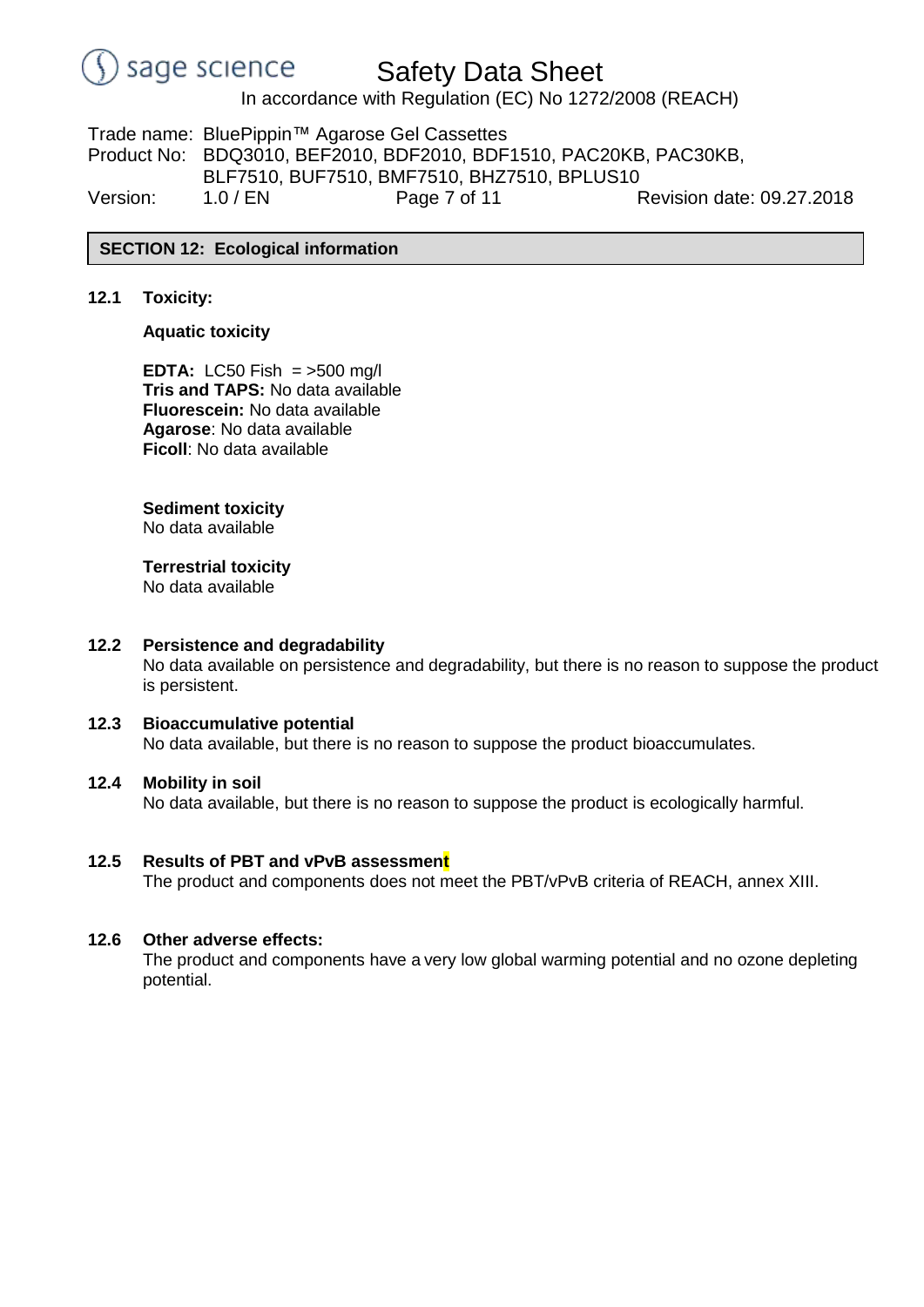

In accordance with Regulation (EC) No 1272/2008 (REACH)

Trade name: BluePippin™ Agarose Gel Cassettes Product No: BDQ3010, BEF2010, BDF2010, BDF1510, PAC20KB, PAC30KB, BLF7510, BUF7510, BMF7510, BHZ7510, BPLUS10 Version: 1.0 / EN Page 8 of 11 Revision date: 09.27.2018

**SECTION 13: Disposal considerations**

### **13.1 Waste treatment methods**

### **Directive 2008/98/EC (Waste Framework Directive)**

### **Before intended use**

Properties of waste which render it hazardous: none Disposal operations: non hazardous, aqueous, use local regulations when disposing. Recovery operations: not applicable Waste code: 16 10 02, Aqueous liquid other than those mentioned in 16 10 01

# **After intended use**

Properties of waste which render it hazardous: none Disposal operations: non hazardous, aqueous, use local regulations when disposing. Recovery operations: not applicable Waste code: 16 10 02, Aqueous liquid other than those mentioned in 16 10 01

Polypropylene container can be recycled

# **SECTION 14: Transport Information**

Where not otherwise stated the information applies to all of the UN Model Regulations, i.e. ADR (road). RID (railway), AND (inland waterways), IMDG (sea), and ICAO (IATA) (air)data sheet.

### **14.1. UN number**

Not classified as dangerous goods

**14.2. UN proper shipping name** Not applicable

**14.3. Transport hazard class(es)** Not applicable

### 1**4.4. Packing group** Not applicable

**14.5. Environmental hazards**

Not applicable

**14.6. Special precautions for user** Not applicable

**14.7. Transport in bulk according to Annex II of MARPOL73/78 and the IBC Code** Not applicable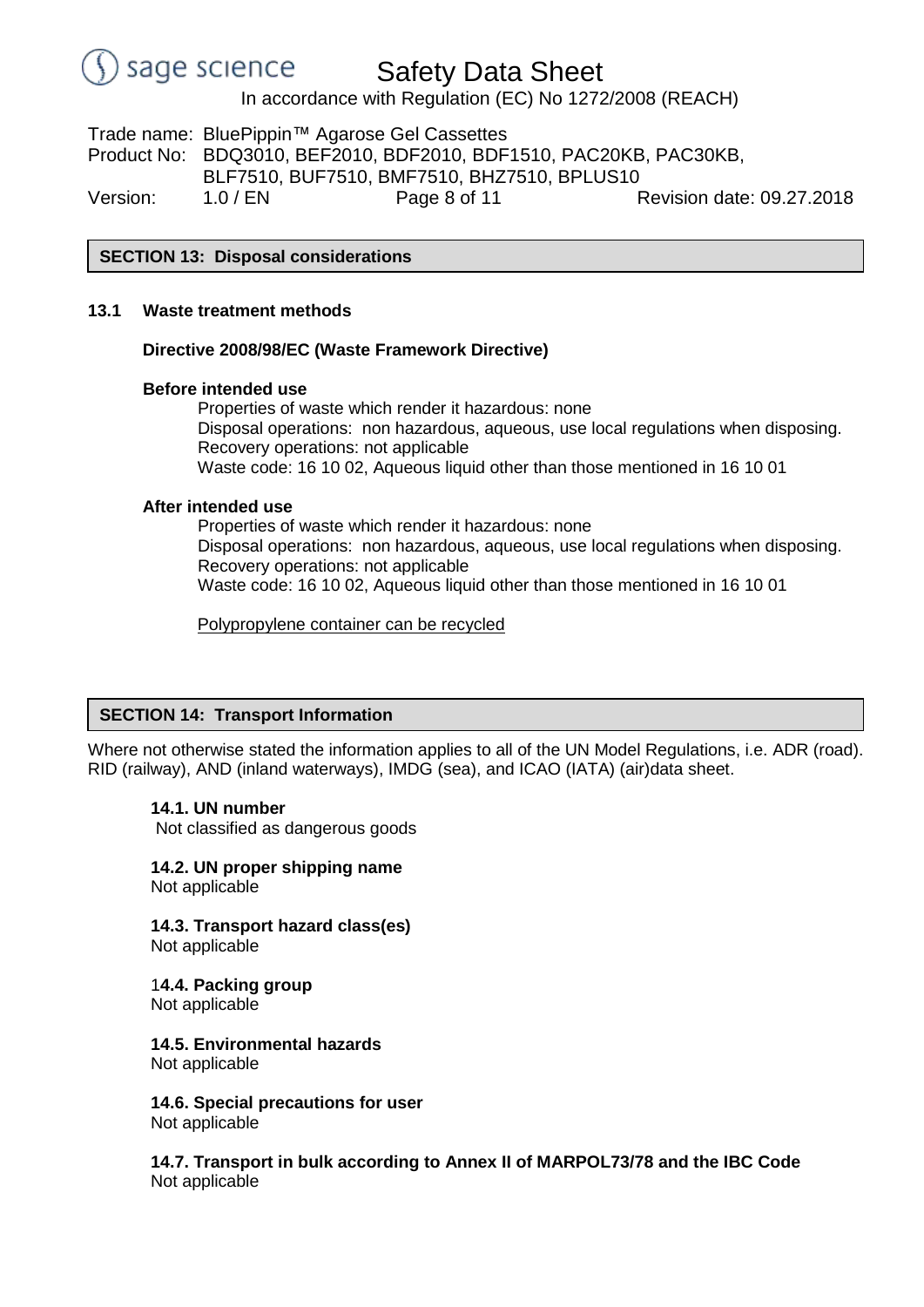# Safety Data Sheet

In accordance with Regulation (EC) No 1272/2008 (REACH)

Trade name: BluePippin™ Agarose Gel Cassettes Product No: BDQ3010, BEF2010, BDF2010, BDF1510, PAC20KB, PAC30KB, BLF7510, BUF7510, BMF7510, BHZ7510, BPLUS10 Version: 1.0 / EN Page 9 of 11 Revision date: 09.27.2018

**SECTION 15: Regulatory information**

**15.1 Safety, health and environmental regulations/legislation specific for the substance or mixture**

Not Applicable

### **15.2 Chemical Safety Assessment**

For this product a chemical safety assessment is not required.

# **SECTION 16: Other information**

- **16.1 Indication of changes** There are no earlier versions of this document
- **16.2 Abbreviations and acronyms** Not applicable.
- **16.3 Key literature references and sources for data** Toxicity data for EDTA were obtained from the Toxicology Data Network provided by the US National Institute of Health (NIH). https://toxnet.nlm.nih.gov/
- **16.4 Classification for mixtures and used evaluation method according to regulation (EC) 1207/2008 [CLP]** This product is not classified.
- **16.5 Relevant R-, H- and EUH-phrases (number and full text)** Not applicable
- **16.6 Training advice** Not applicable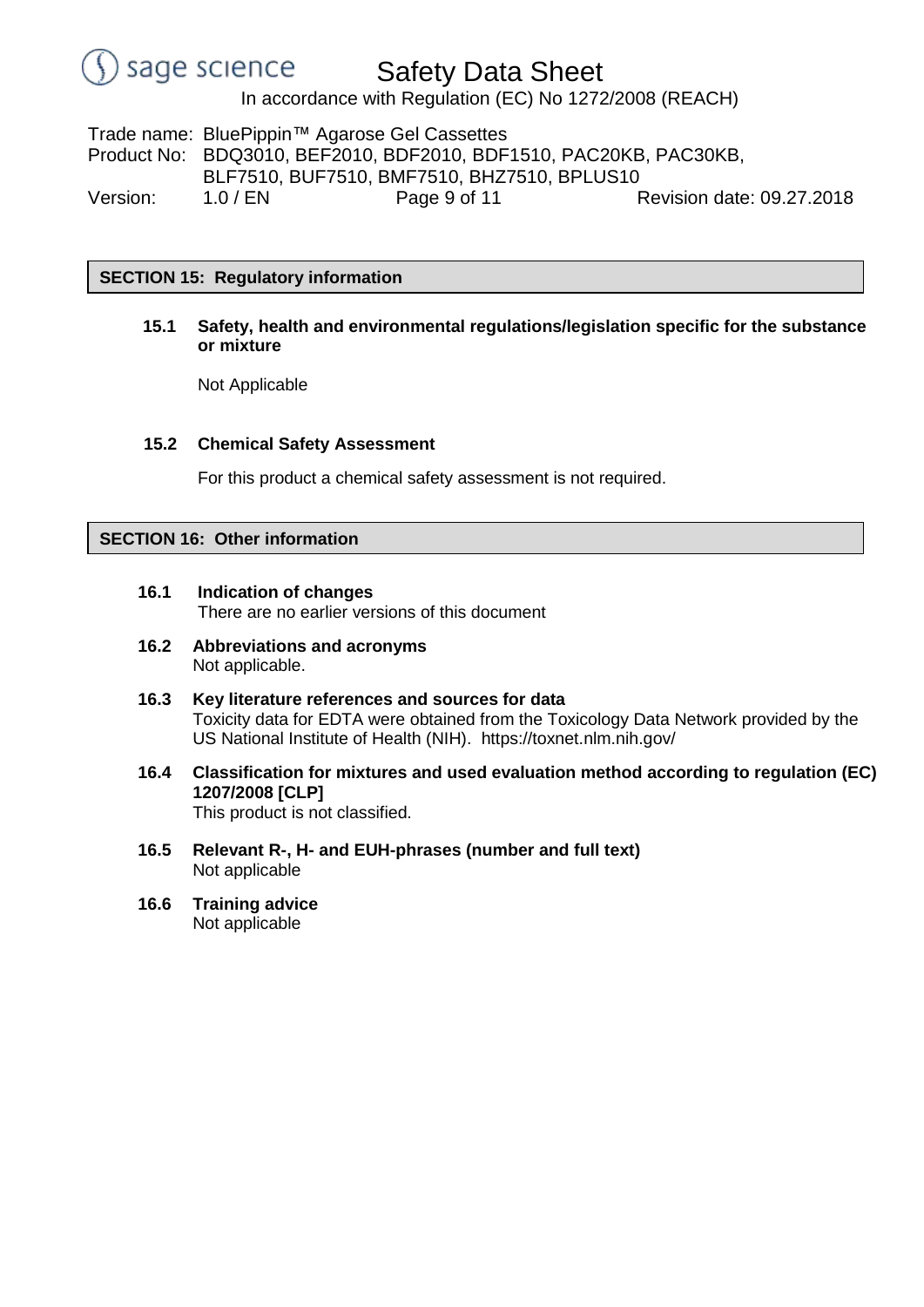# Safety Data Sheet

In accordance with Regulation (EC) No 1272/2008 (REACH)

Trade name: BluePippin™ Agarose Gel Cassettes Product No: BDQ3010, BEF2010, BDF2010, BDF1510, PAC20KB, PAC30KB, BLF7510, BUF7510, BMF7510, BHZ7510, BPLUS10 Version: 1.0 / EN Page 10 of 11 Revision date: 09.27.2018

# **EU Importers and Suppliers of Sage Science Products**

#### **Austria**

Biozym Scientific GmbH Steinbrinksweg 27 D – 31840 Hess. Oldendorf Tel : +49 (0)5152 9020 Email : support@biozym.com

# **Belgium**

Sopachem NV Begoniastraat 17 B – 9810 EKE Tel : +32 (0)9 245 25 50 Email : info.be@sopachem.com

# **Bulgaria, Croatia, Czech Republic**

ACCELA s.r.o. Sluzeb 4 108 00 Prague 10 Czech Republic Tel: +420 255 700 886 Email : accela@accela.eu

### **Denmark**

BioNordika Denmark A/S Produktionsvej 26 2600 Glostrup Tel: +45 39 56 20 00 Email : info@bionordika.dk

# **Estonia**

BioNordika Baltic OU Estonia pst 1 101 43 Tallinn Tel : +372 6306 520 Email : info@bionordika.ee

# **Finland**

BioNordika Finland OY Sinikalliontie 10 02630 Espoo Tel : +358 9 42 500 710 Email : info@bionordika.fi

# **France**

Ozyme Parc d'Activités du Pas du Lac 10, avenue Ampère B.P. 268 78053 Saint Quentin Yvelines Cedex Tel: +33 1 34 60 24 24 Email : info@ozyme.fr

#### **Germany**

Biozym Scientific GmbH Steinbrinksweg 27 D – 31840 Hess. Oldendorf Tel : +49 (0)5152 9020 Email : [support@biozym.com](mailto:support@biozym.com)

### **Hungary**

ACCELA s.r.o. Sluzeb 4 108 00 Prague 10 Czech Republic Tel: +420 255 700 886 Email : accela@accela.eu

### **Ireland**

Labtech International Ltd. 1 Acorn House The Broyle Ringmer, East Sussex BN8 5NN United Kingdom Tel : +44 (0) 1273 814888 Email : sales@labtech.com

# **Italy**

EuroClone S.p.A. Via Figino 20/22 20016 Pero (Milan) Tel : +39 02 381951 Email : info.bio@euroclone.it

### **Latvia, Lithuania**

ACCELA s.r.o. Sluzeb 4 108 00 Prague 10 Czech Republic Tel: +420 255 700 886 Email : accela@accela.eu

# **Luxembourg**

Sopachem NV Begoniastraat 17 B – 9810 EKE Tel : +32 (0)9 245 25 50 Email : [info.be@sopachem.com](mailto:info.be@sopachem.com)